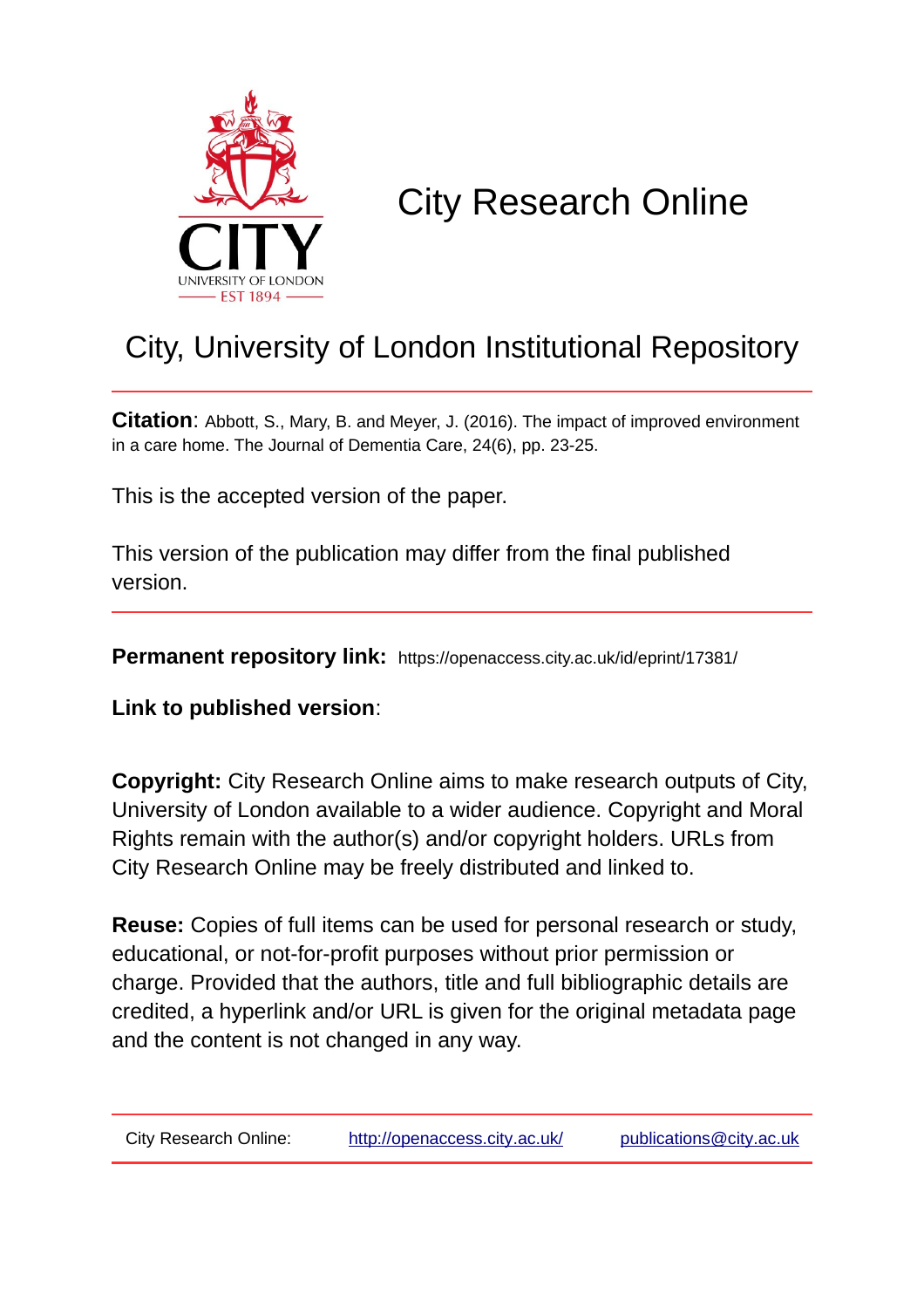#### **The impact of environmental improvements in care homes for people with dementia**

#### 1837 words

### **Abstract**

Following the refurbishment of a care home for people with dementia, this paper reports the findings of a small qualitative study  $(n=25)$  of staff perceptions of the impact of the improved environment on both staff and residents. Findings suggest that, whilst there was perceived beneficial impact for residents, there appeared to be more mixed impact for staff. In addition, there were differing views on what constituted 'homeliness' and it was generally recognised that environmental factors alone did not assure a good quality of life and care. Given the recent investment by Government on improving the environment for people with dementia, these findings highlight the importance of taking a more holistic approach to changing practice.

#### **Key words**

Residential care; dementia; built environment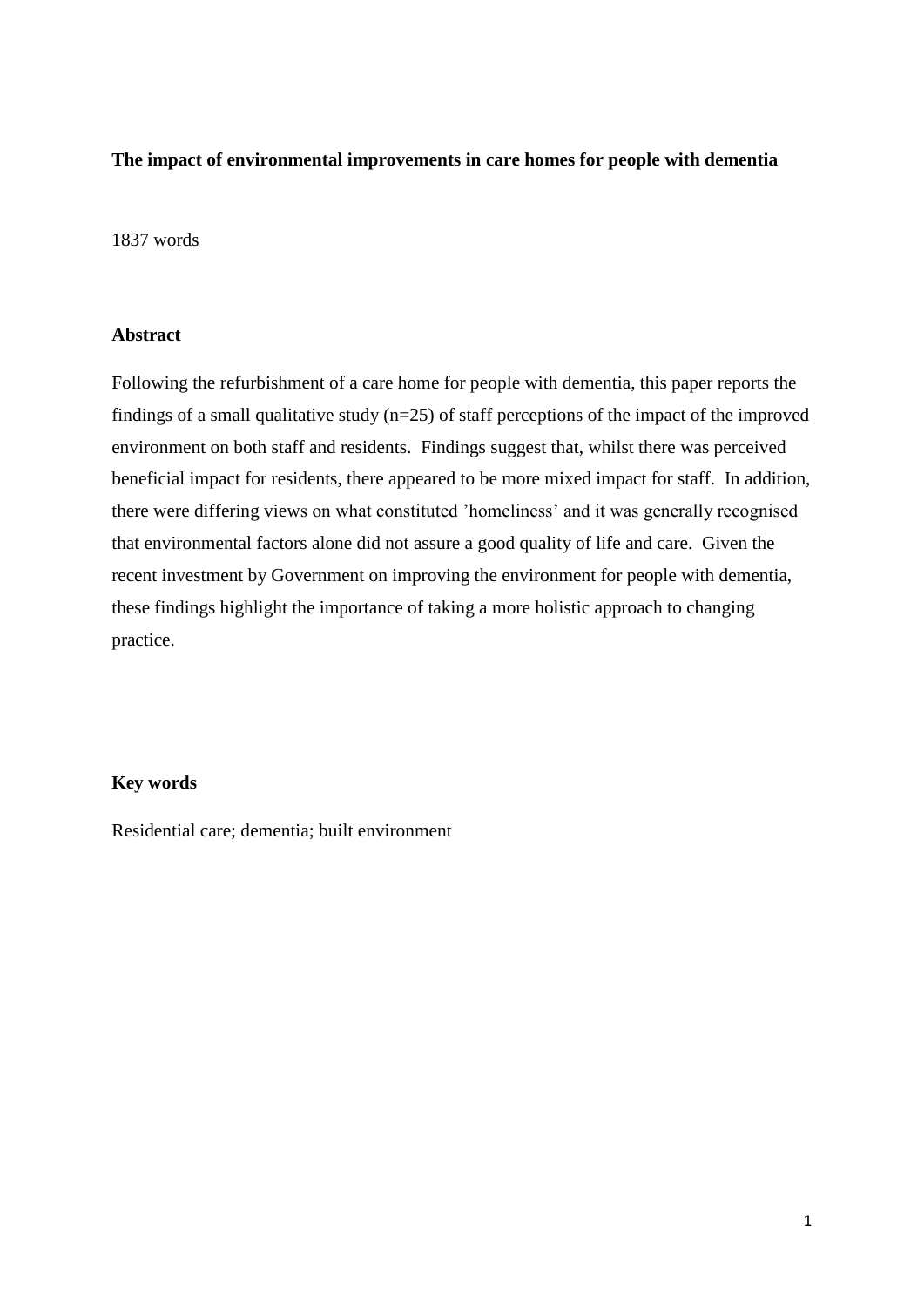# **Introduction**

This short report summarises the findings of an evaluation of environmental improvements in a care home for people with dementia. The care home was situated in an inner London area with a largely deprived population. It had over 100 beds, on four floors. The refurbishment took place from 2013 to 2014, and included:

- redecoration and re-furnishing throughout;
- use of signage and colour to help orientation;
- provision of more and varied spaces for communal use, including additional furnishings in corridors to encourage residents to use public spaces;
- re-equipment of bathrooms;
- provision of a kitchen for resident use; and
- re-design of the small garden.

Both the refurbishment and the evaluation were funded by local government, using money from national government.

There is limited research evidence about the therapeutic effects of the built environment in dementia care. The available research (Fleming et al, 2008; NKCHS, 2009) offers substantial backing for the provision of unobtrusive safety features, a variety of spaces including single rooms, the enhancement of visual access and the optimisation of light levels. Environmental improvements are most effective when combined with well trained staff, a positive philosophy of care and strong management. A number of good practice guidelines are available, which are broadly in accord with each other (Greasely-Adams et al, undated; Health Facilities Scotland, 2007; Marshall, 2001; SCIE, 2013).

The evaluation took place in spring and summer 2014. Semi-structured interviews were carried out with staff about the post-refurbishment environment as a place to live, work or visit. Interviews took place at the care home in public rooms that were not otherwise in use. They were audio-recorded, transcribed, and analysed thematically. Twenty five staff were interviewed including:

- twelve healthcare assistants (HC1-12);
- four qualified nurses  $(N1-4)$ ;
- five senior nurses/managers  $(S1-5)$ ; and
- four support staff (administrative, activities, etc.)  $(A1-4)$ .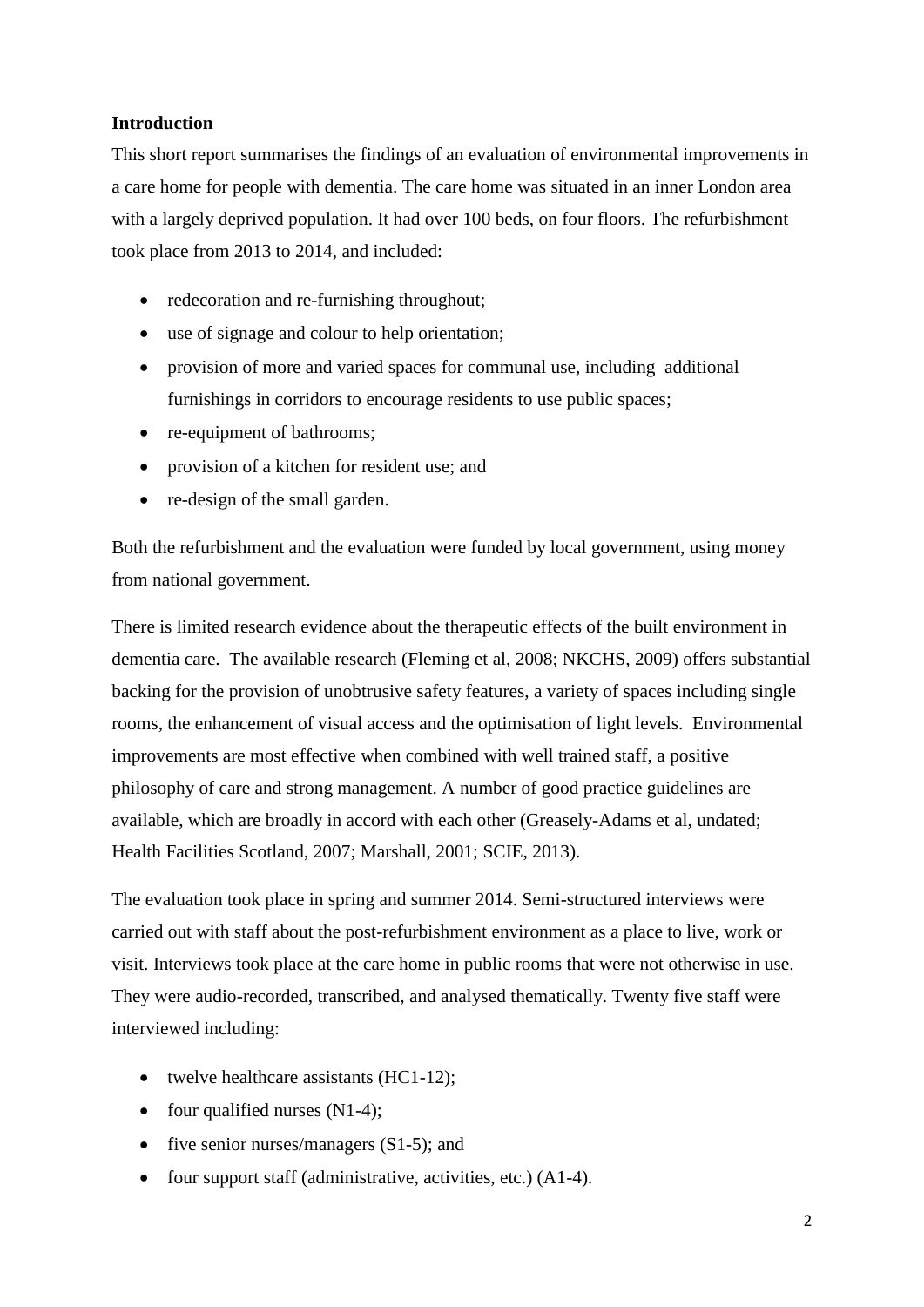Of these, twelve (nearly half) had worked at the home for one year or longer. The remainder had only joined the staff since the refurbishment began and were not able to comment on changes over time. All were asked to describe how they thought the current environment was experienced and used by staff, residents and visitors.

The refurbishment coincided with a period of considerable staff turnover at all levels. Changes in how the environment was experienced might therefore be attributable to staff changes, skill-mix etc., as well as or rather than, to the refurbishment.

Three themes emerged from the data:

- Impacts on residents (beneficial) and staff (mixed);
- Differing views on 'homeliness'; and
- Environmental design alone is not enough.

#### *Impacts on residents (beneficial) and staff (mixed)*

Some staff described in detail examples of the positive impact of the environment on resident activities and behaviour. One example was the bathrooms.

*"[Before] I felt it like a torture going into this room, because it was just black and white. And now it has the colour and the plants. And they are asking to have a shower now, they queue! "I am next, I am next…" Where before, it was, "I don't want that". So it is a lot more friendly…" (S3)*

Another example was the pictures on the walls of the corridors, lounges and dining rooms, which had been re-hung. Some staff described how these prompted reminiscence and conversation.

*"There's some pictures of Norman Wisdom and some other old singers as well on the walls, and actors, right, and they definitely recognise those pictures… They remember going to them clubs and dancing and going on the stage and listening to this funny person on the stage. I mean, they tell me a lot of stories. Lots of stories." (H4)* 

A third example was the fixing of frames on to bedroom doors where names and photographs of the resident could be displayed. Several staff commented on how this assisted orientation.

*"Those residents who get confused, if they don't know - if they just see their name and their picture, 'Oh, that's my room.' It really helps."* (*H1)*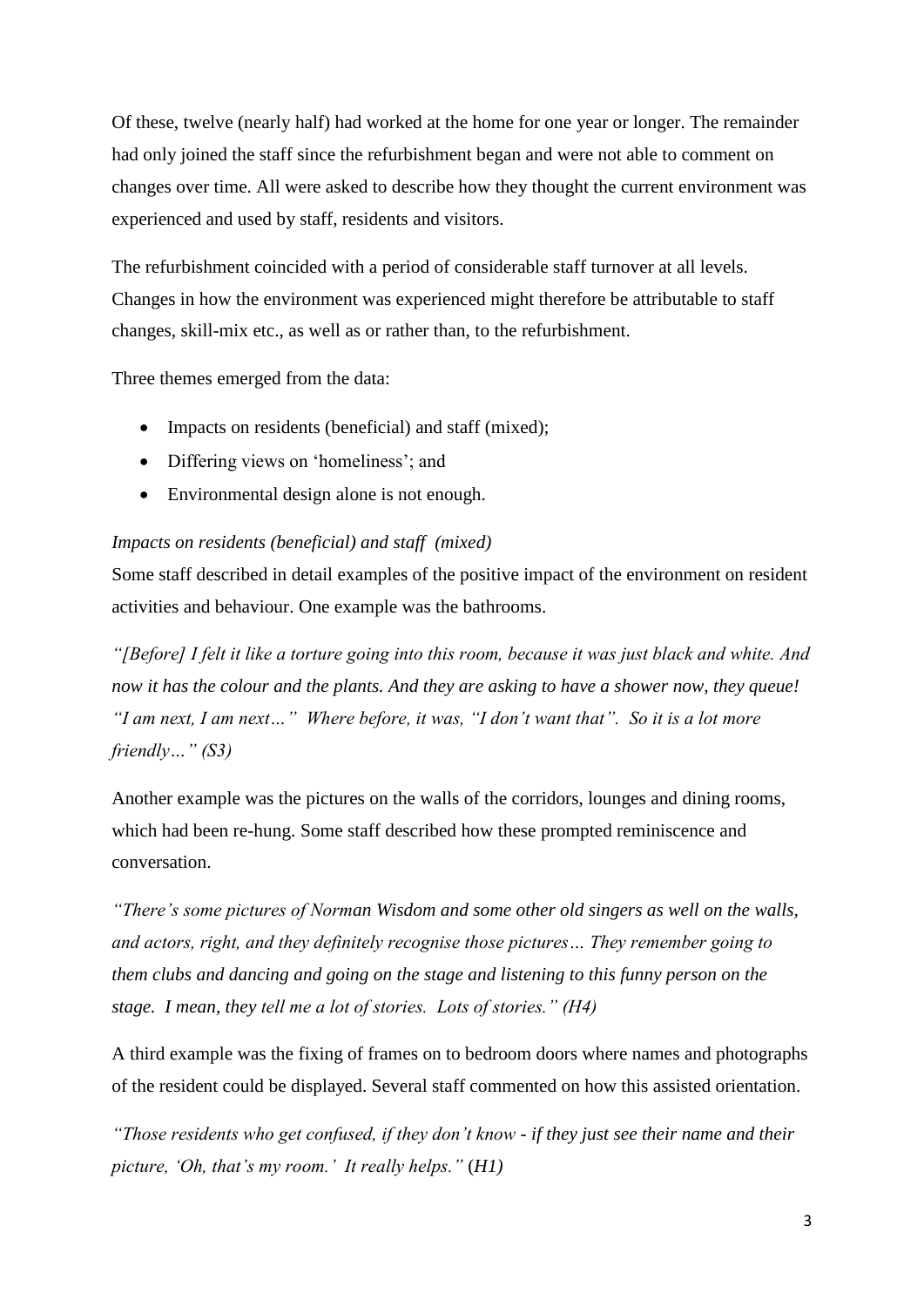Though such benefits improved life for staff as well as for residents, there were also some negative comments on the environment in relation to the functioning of the care home. For example, while the greater attractiveness of carpets than of laminate flooring was acknowledged, some staff thought carpeting was unsuitable in many areas, because of the difficulty of cleaning after medication, food spillages or episodes of incontinence, and because carpets resist the easy passage of wheelchairs and trolleys.

#### *Differing views on 'homeliness'*

Many staff appreciated the attractive environment for its own sake:

#### *"More light, more fun, and for me, it is like there's lots of joy." (S2)*

Staff consistently admired the home as a pleasant place for residents, visitors and themselves, and those who remembered it before the refurbishment were particularly appreciative. One joked that she might move in herself, and another reported that

*"[a resident's grand-daughter] said, 'Mum, why can't we just leave our home and come and stay with granddad here?'… They love it because it look like a real home now, compared with the way it was before.*" (*H1)*

There were many references to the notion of homeliness as an important criterion. Other data, though, indicate that the concept of homeliness was not entirely straightforward. A small number of staff compared the care home to a hotel, rather than to a home, and likened the newly decorated and re-equipped dining rooms to restaurants. This was both a compliment to the high standard of decoration, and an accurate description: both hotels and care homes have communal dining rooms and lounges, for example, whereas people's own homes are more private spaces.

Similarly, the provision of public spaces is clearly necessary, but it does problematise the notion of 'homeliness'. Some of the public spaces in the home (primarily the lounges, at either end of each corridor) tended to be little used. One person suggested that this might reflect a somewhat formal or impersonal atmosphere. S/he recalled care homes, in which s/he had worked previously, where:

*"it was homely. We had the clutter, we had the magazines in the magazine rack, and we had stuff on the tables for residents to pick up and fiddle with or games laid out so - And that*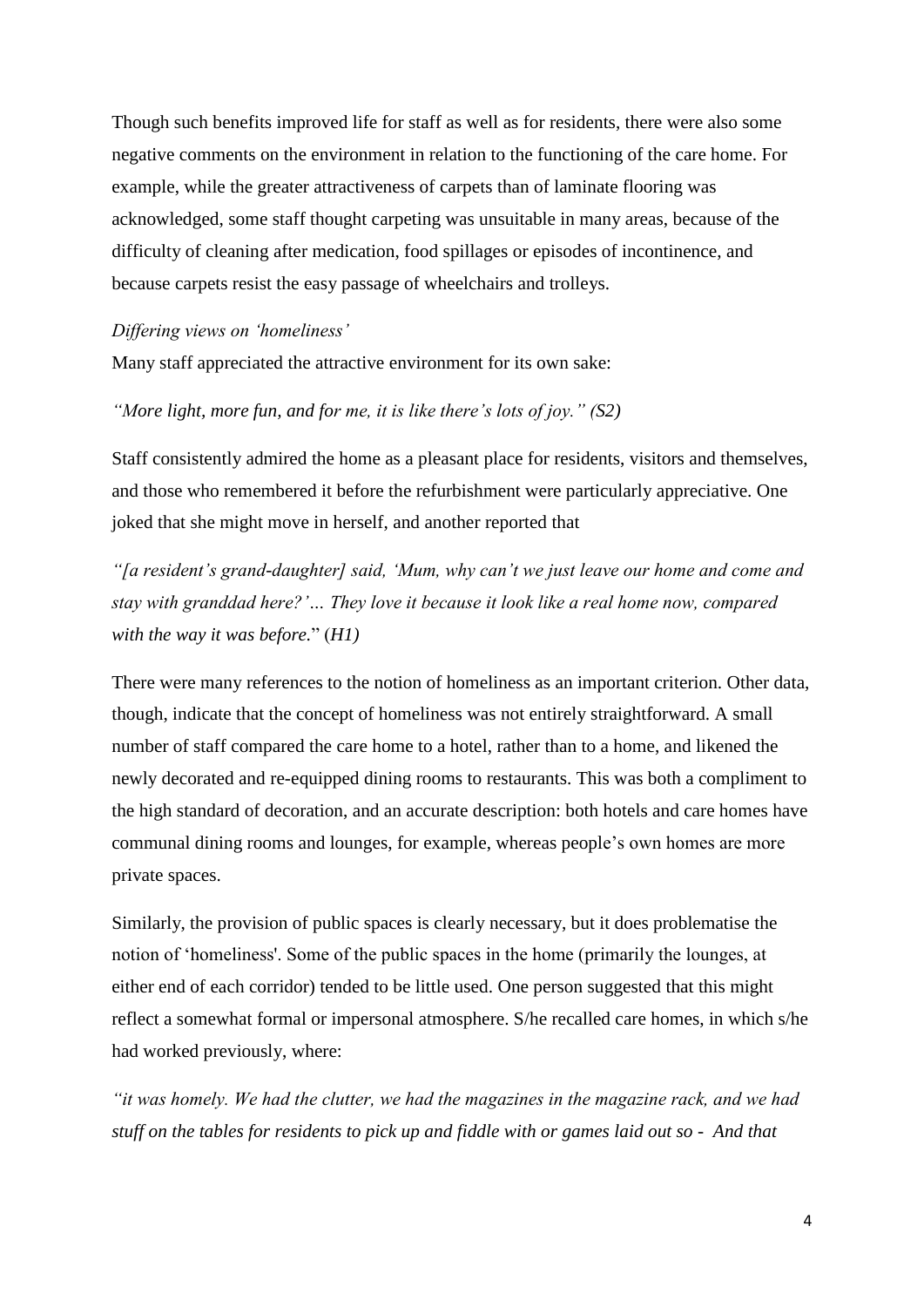*worked very well because somebody will sit down and they'll start playing cards, because there's a pack of cards there." (S1)*

She wondered if this care home should do likewise.

Staff frequently mentioned how residents tended to sit in the corridors. Though this might seem institutional rather than homely behaviour, staff appreciated that there were benefits for residents in doing this.

*"It is so active on the corridors and there's a lot going on, and they like to see what is going on." (S3)*

*"Some of them don't really like long conversations with you, they're quite happy to have a quick 'Hello' as you're walking past." (A2)*

In any case, the corridors are wide and furnished with chairs and coffee tables, with music and snacks available, and so had homely qualities not typical of corridors.

One drawback was the fact that the garden, which was the only public smoking area, was accessible only through the ground floor dining room. This meant that other residents and visitors had to use the dining room as a corridor, even at meal times.

*"It is not nice. You are in your own home and you see some different faces coming in…"*  (*H2)*

Those passing through might even sit down to join the meal, which could be distracting and intrusive.

#### *Environmental design alone is not enough.*

Some staff spontaneously moved beyond the scope of the topic guide to explain that environmental factors alone do not assure a good quality of life and care. For example, the improved availability of snacks in the corridors was seen by some as important not just for its own sake, but also because it represented a more informal and flexible approach to the social environment.

*"Because it is more of a homely environment, rather than an institution. And before I think it was institutional: tea at 9.00, juice at 12.00, tea at 3.00. Now they can have drinks whenever they want a drink." (S3)*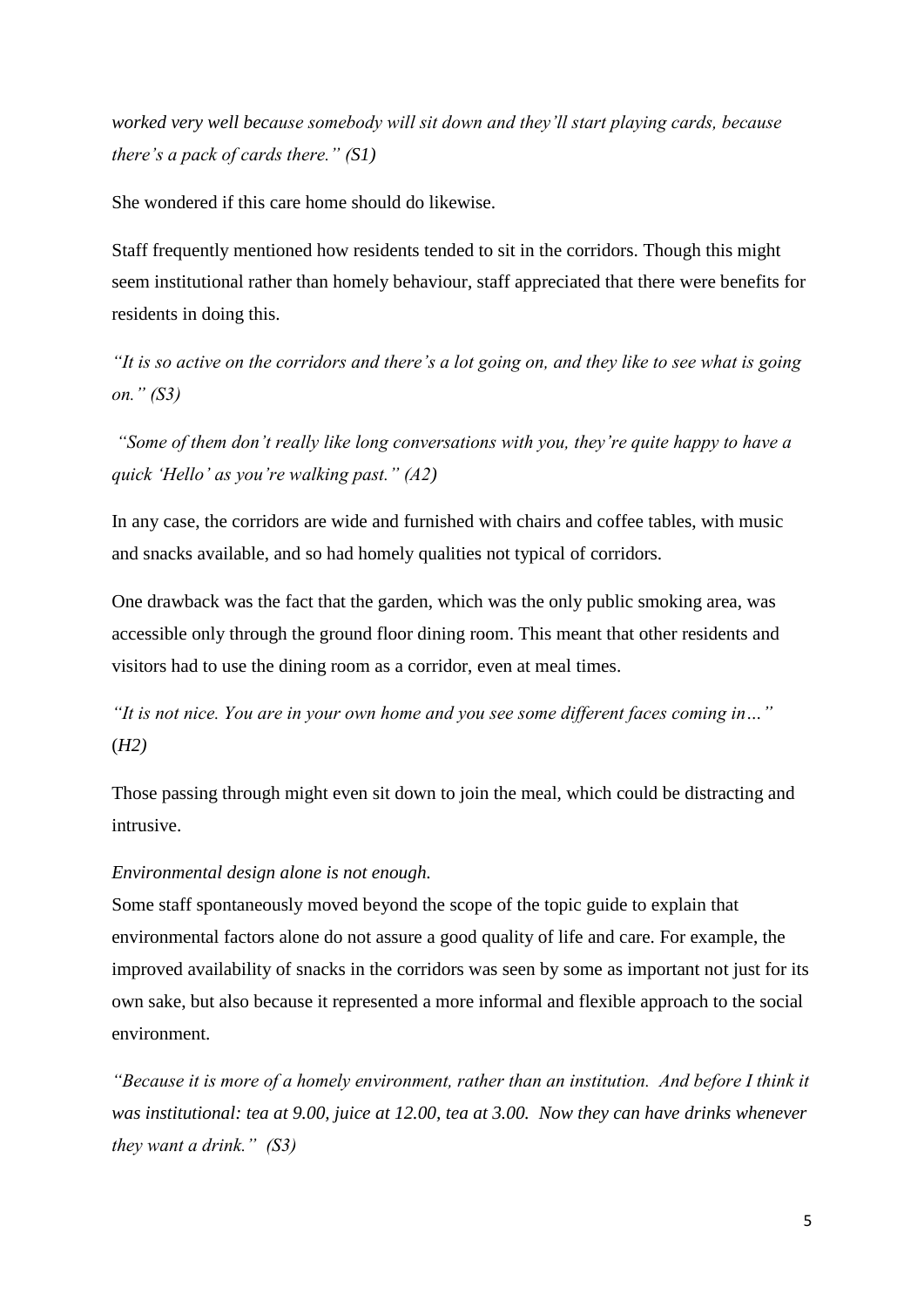Staff also pointed out how important their own role was in facilitating interaction.

*"A few of them have said… 'That is a nice picture, what's it about?' And you try and explain to them what's actually in the picture in details … They're kind of OK with it, some of them actually remember…" (H4)*

As well as encouraging curiosity and dialogue, staff conversation could have an important role in encouraging and affirming.

*"At the end of the day, it is all about the carers encouraging. You can have the nicest place going but… if there's not a carer sitting there talking to them, making them feel worth something, then it won't work." (H3)*

## *Conclusion*

Our data show that staff felt that the refurbishment had created a better general atmosphere which made it easier to care for residents with dementia and to support their continued functioning. Some also emphasised that realising the potential of the environment to support a good quality of life for residents depended on staff being proactive in assisting and stimulating residents. Thus, a high quality physical environment is a necessary but not sufficient characteristic of good care for people with dementia. A more holistic approach is needed, when changing practice.